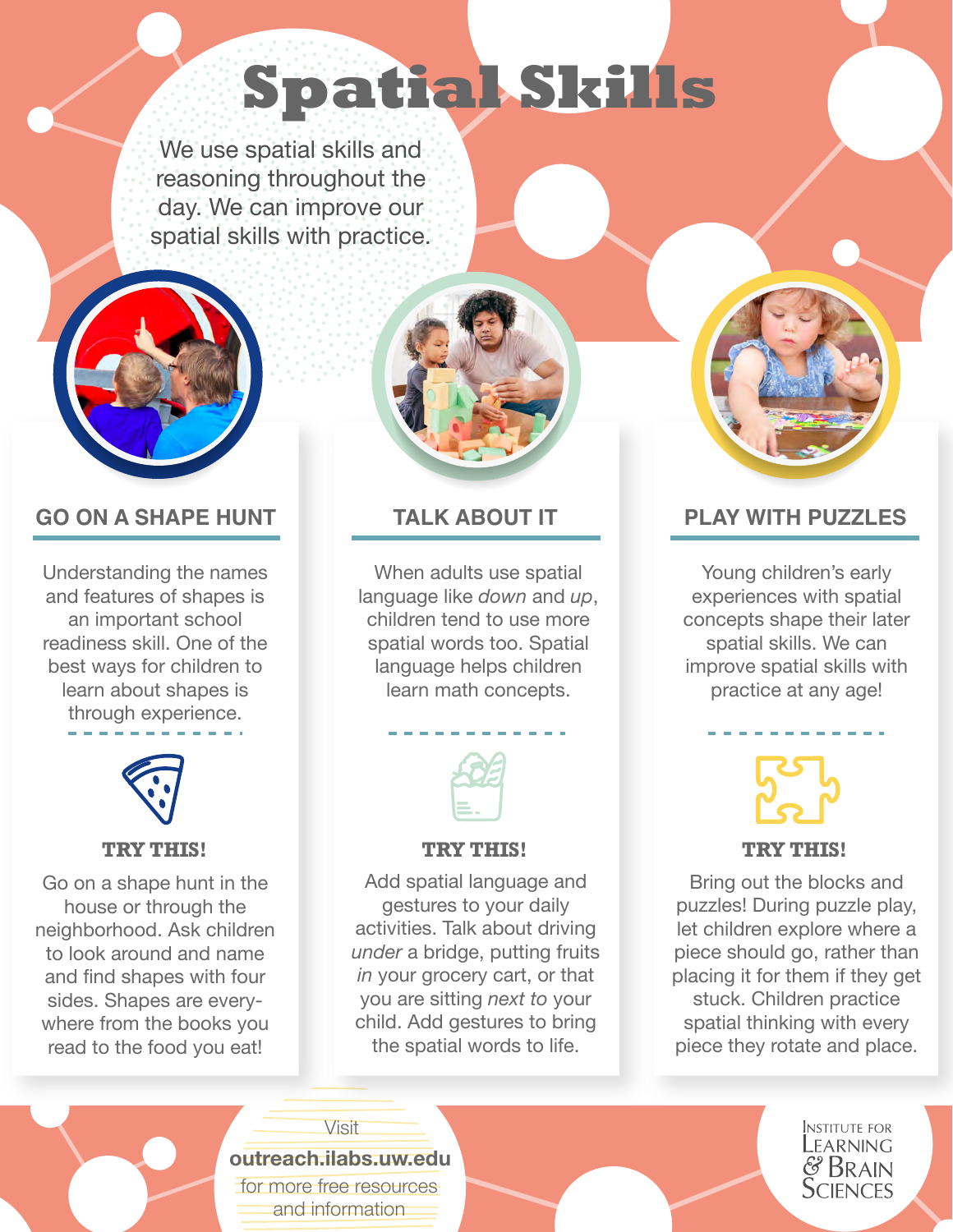## **Math and Play**

Children naturally explore and practice math skills as they play.



## **BE PLAYFUL & CURIOUS FOSTER EXPLORATION FOLLOW THEIR LEAD**

Act as play partners and curious onlookers. Children are more likely to learn math concepts when taught in a playful way.



What activities do you like to do with your child? How can you add math in a more playful way? While stacking cups, count or sort the cups by size. Talk about spatial concepts as you hide a toy *under* or *behind* a cup.

Make space and time for children to be active explorers. Children learn more when they are hands on, compared to just listening or memorizing concepts.



TRY THIS! TRY THIS! TRY THIS!

Instead of repeating math concepts like one plus one equals two, ask a child to show you. "You have one red crayon. How many more crayons do you need to make two?"



Play changes and children engage in math in new ways as they grow. Follow a child's lead and interests, and offer suggestions as their play changes over

Watch as a child explores. then add some math! With a baby, talk about the shape or size of an object they have in their mouth. With a toddler, trace and count the number of sides on each shape together.

> **INSTITUTE FOR** LEARNING  $\operatorname{\mathscr{C}}$  Brain **SCIENCES**

## **outreach.ilabs.uw.edu**

Visit

for more free resources and information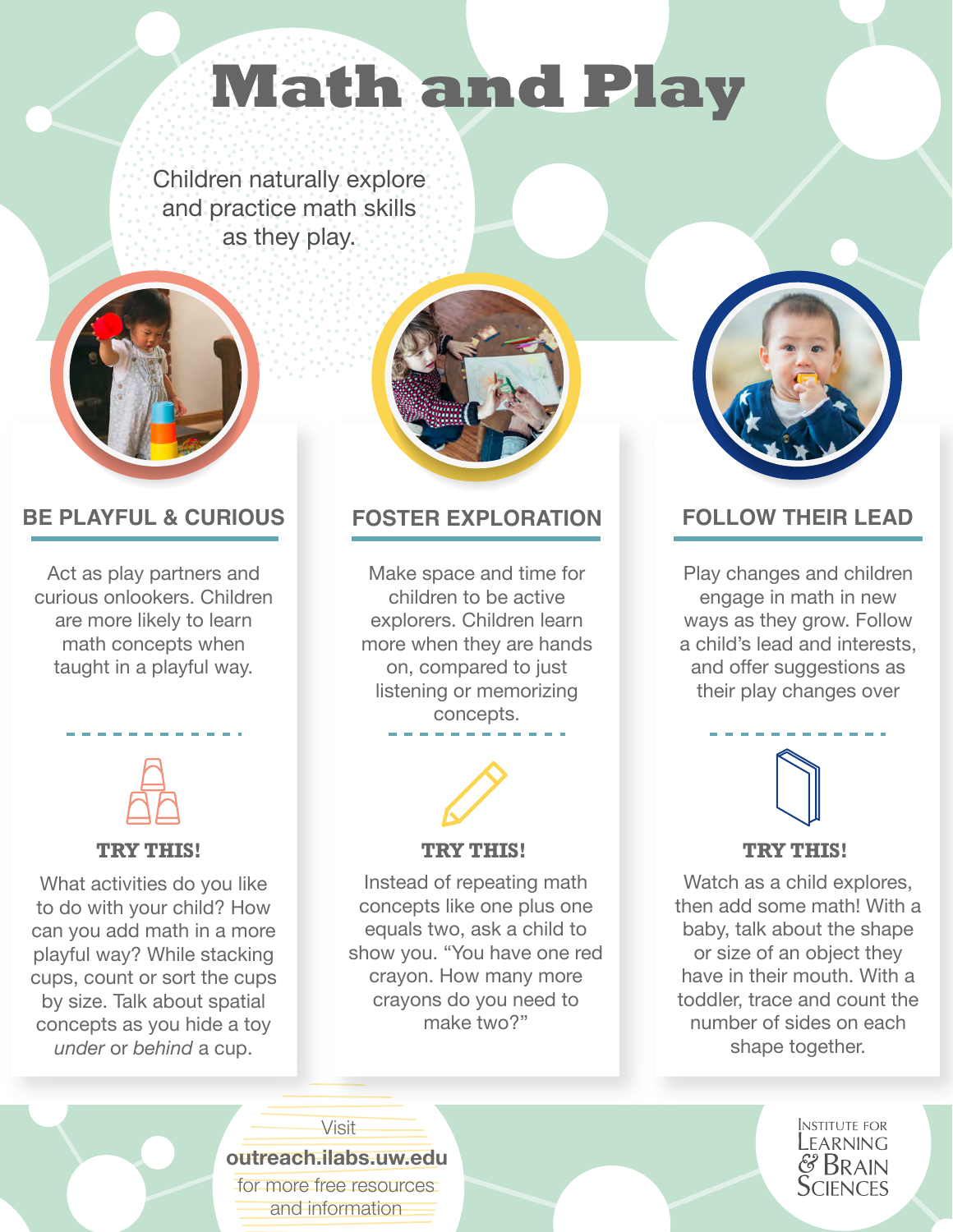## **Math Stereotypes**

Math stereotypes develop early but we can change how children think about math.



## **ENCOURAGE MATH PLAY MAKE IT HANDS-ON SET AN EXAMPLE**

Boys often have more opportunities to build math skills compared to girls. This can lead to boys showing more interest in math than girls.

|                       | . |
|-----------------------|---|
| i A<br>$\blacksquare$ |   |
|                       |   |
| <u>.</u>              |   |
|                       |   |
|                       |   |

Encourage girls to play with toys that boost math skills, like building sets, as often as you encourage boys. Talk about math concepts as you build. Ask mathrelated questions, like "What size piece fits here?"

Being actively engaged is an important part of the learning process. Provide hands-on opportunities for girls and boys to build math skills.



## **TRY THIS!** TRY THIS! **TRY THIS!** TRY THIS!

The next time your child wants to help out with a measuring task or building project at home, let them! Even a younger child can help hold a ruler or find the right size screw.

Children develop stereotypes about 'who does math' from a young age. We can help change these stereotypes through our own words and actions.



Be confident in your own math ability. Remember, you use math every day! When your child has a math problem you're not sure about, don't make a big deal about it. Work through the problem together!

> **INSTITUTE FOR** LEARNING  $\mathscr{C}% _{k}(G)$  Brain **SCIENCES**

for more free resources and information **outreach.ilabs.uw.edu**

**Visit**